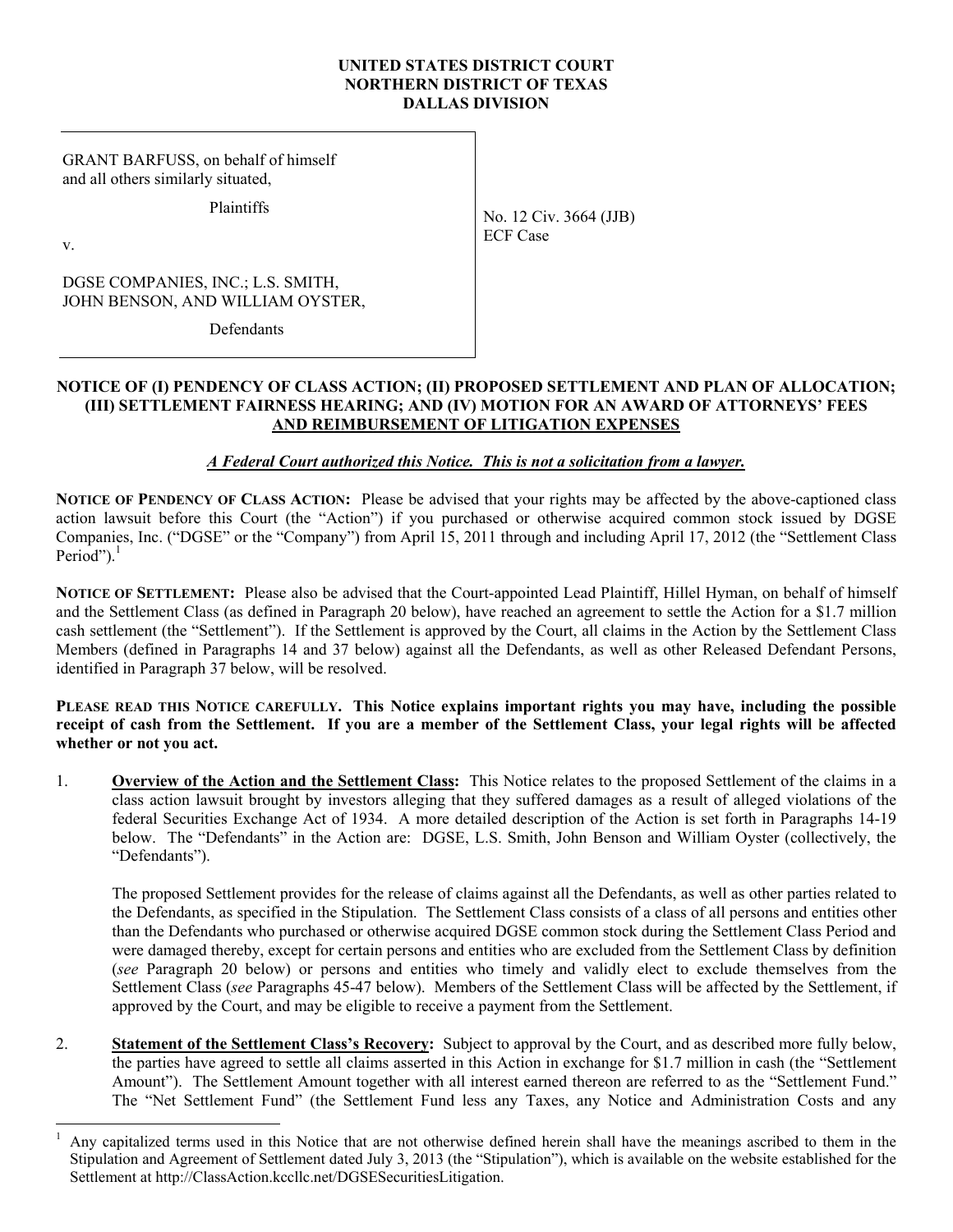attorneys' fees and Litigation Expenses awarded by the Court) will be distributed in accordance with the plan of allocation that is approved by the Court. The proposed plan of allocation (the "Plan of Allocation") is included in this Notice at pages 6-8 below.

- 3. **Estimate of Average Amount of Recovery Per Share**: Based on the information currently available to Lead Plaintiff, it is estimated that based on the number of DGSE common shares purchased during the Settlement Class Period that may have been affected by the alleged conduct at issue in the Action and assuming that all Settlement Class Members elect to participate in the Settlement, the estimated average recovery per eligible share (before the deduction of any Court-approved fees, expenses and costs as described herein) would be approximately \$0.44. Historically, not all settlement class members submit valid proofs of claim, which may result in higher distributions per share for those Settlement Class Members submitting valid Claim Forms. A Settlement Class Member's actual recovery will be a proportion of the Net Settlement Fund determined by that Settlement Class Member's Recognized Loss (as defined below) as compared to the total Recognized Losses of all Settlement Class Members who submit timely and valid Claim Forms. Depending on: (1) the number of claims submitted, and (2) when during the Settlement Class Period a Settlement Class Member purchased or sold DGSE common stock, an individual Settlement Class Member may receive more or less than this average amount. *See* the Plan of Allocation beginning on page 6 for more information.
- 4. **Statement of Potential Outcome of Case**: The Settling Parties disagree on both liability and damages and do not agree on the average amount of damages per share of DGSE common stock that would be recoverable if Lead Plaintiff was to prevail in the Action. The Defendants deny that the complaint in this Action asserted any valid claims, and expressly deny any and all allegations of liability or damages. The issues on which the Settling Parties disagree with respect to liability include, without limitation: (1) whether Lead Plaintiff can prove that Defendants acted with fraudulent intent in connection with any misrepresentations during the Settlement Class Period, and (2) the impact, if any, that any misleading statements had on the market price of DGSE common stock.
- 5. **Attorneys' Fees and Expenses Sought**: Lead Plaintiff's counsel intends to seek attorneys' fees not to exceed \$561,000 or 33% of the \$1.7 million Settlement Fund, plus expenses incurred in connection with prosecution of this Action in the approximate amount of \$15,000. Such requested attorneys' fees and expenses would amount to an average of approximately \$0.16 per damaged share of DGSE common stock. In addition, the class recovery will be reduced by costs of mailing and administration. *See* How Will The Notice Costs And Expenses Be Paid?, on page 10 below. **Please note that these amounts are only estimates.**
- 6. **Identification of Attorneys' Representatives:** Lead Plaintiff and the Settlement Class are represented by the law firm of Kirby McInerney LLP, the Court-appointed lead counsel in the Action ("Lead Counsel"). Any questions regarding the Settlement should be directed to:

Thomas W. Elrod, Esq. Beverly T. Mirza, Esq. Ira M. Press, Esq. KIRBY McINERNEY LLP 825 Third Avenue New York, NY 10022 (212) 371-6600

The Court has appointed a Claims Administrator, who is also available to answer questions from Settlement Class Members regarding matters contained in this Notice, including submission of a Proof of Claim Form, and from whom additional copies of this Notice and the Proof of Claim Forms may be obtained.

> *Grant Barfuss, et al. v. DGSE Companies, Inc., et al.* c/o KCC Class Action Services Claims Administrator P.O. Box 43186 Providence, RI 02940-3186 1-877-427-8568 ClassAction.kccllc.net/DGSESecuritiesLitigation DGSESecuritiesLitigation@kccllc.com

Please do not contact any representative of the Defendants or the Court with questions about the Settlement.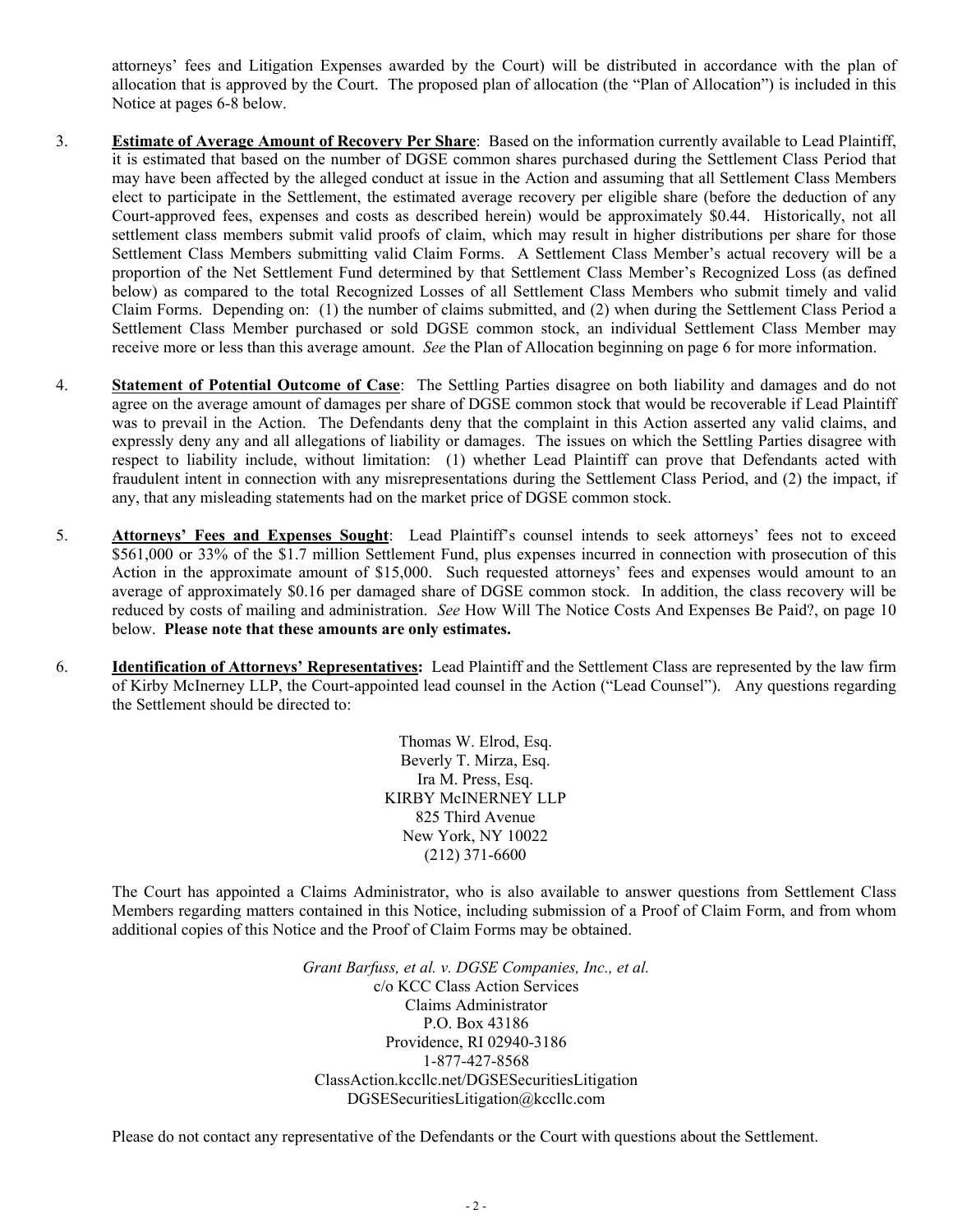7. **Reasons for the Settlement:** Lead Plaintiff believes that the proposed Settlement is in the best interests of the Settlement Class. The Settlement provides substantial benefits payable to the Settlement Class now, without further risk or the delays inherent in further litigation. These benefits must be considered against the significant risk that a smaller recovery – or indeed no recovery at all – might be achieved after heavily contested motions, a trial and appeals. Lead Plaintiff further considered, after conducting investigation into the facts of the case, the risks to proving liability and damages and if successful in doing so, whether a larger judgment could ultimately be obtained. For the Defendants, who deny all allegations of wrongdoing or liability whatsoever, the principal reason for entering into the Settlement is to eliminate the expense, risks and uncertainty of further litigation.

| YOUR LEGAL RIGHTS AND OPTIONS IN THESE SETTLEMENT:                                                                                                                                   |                                                                                                                                                                                                                                                                                                                                                                                                                                                                                                                                               |  |
|--------------------------------------------------------------------------------------------------------------------------------------------------------------------------------------|-----------------------------------------------------------------------------------------------------------------------------------------------------------------------------------------------------------------------------------------------------------------------------------------------------------------------------------------------------------------------------------------------------------------------------------------------------------------------------------------------------------------------------------------------|--|
| <b>SUBMIT A CLAIM FORM</b><br><b>BY NOVEMBER 23, 2013.</b>                                                                                                                           | This is the only way to be eligible to get a payment from the<br>Settlement. If you are a Settlement Class Member, and do not<br>exclude yourself from the Settlement Class, you will be bound<br>by the Settlement as approved by the Court and you will give<br>up any "Released Claims" (as defined below) that you have<br>against the Defendants and the other "Released Defendant<br>Persons" (as defined below). If you do not exclude yourself<br>from the Settlement Class, it is likely in your interest to<br>submit a Claim Form. |  |
| <b>EXCLUDE YOURSELF FROM THE</b><br>SETTLEMENT CLASS BY SUBMITTING<br>A WRITTEN REQUEST FOR EXCLUSION<br><b>SO THAT IT IS RECEIVED</b><br>NO LATER THAN SEPTEMBER 30, 2013.          | If you exclude yourself from the Settlement Class, you will not<br>be eligible to receive any payment from the Settlement Fund.<br>This is the only option that allows you ever to be part of any<br>other lawsuit against any of the Defendants or the other Released<br>Defendant Persons concerning the Released Claims.                                                                                                                                                                                                                   |  |
| <b>OBJECT TO THE SETTLEMENT</b><br>BY SUBMITTING A WRITTEN OBJECTION<br><b>SO THAT IT IS RECEIVED</b><br>NO LATER THAN SEPTEMBER 30, 2013.                                           | If you do not like any aspect of the proposed Settlement, the<br>proposed Plan of Allocation, or the request for attorneys' fees and<br>reimbursement of Litigation Expenses, you may write to the<br>Court and explain why you do not like them. You cannot object<br>to the Settlement, the Plan of Allocation or the fee and expense<br>request unless you are a Settlement Class Member and do not<br>exclude yourself from the Settlement Class.                                                                                         |  |
| <b>GO TO A HEARING ON OCTOBER 21, 2013</b><br>AT 2:00 P.M., AND FILE A NOTICE OF<br><b>INTENTION TO APPEAR</b><br><b>SO THAT IT IS RECEIVED</b><br>NO LATER THAN SEPTEMBER 30, 2013. | Filing a written objection and notice of intention to appear by<br>September 30, 2013 allows you to speak in Court about the<br>fairness of the Settlement, the Plan of Allocation and/or the<br>request for attorneys' fees and reimbursement of Litigation<br>Expenses. If you submit a written objection, you may (but you<br>do not have to) attend the hearing and speak to the Court about<br>your objection.                                                                                                                           |  |
| DO NOTHING.                                                                                                                                                                          | If you are a member of the Settlement Class and you do not<br>submit a Claim Form by November 23, 2013, you will not be<br>eligible to receive any payment from the Settlement Fund. You<br>will, however, remain a member of the Settlement Class, which<br>means that you give up your right to sue about the claims that are<br>resolved by the Settlement and you will be bound by any<br>judgments or orders entered by the Court in the Action.                                                                                         |  |

**[END OF COVER PAGE]**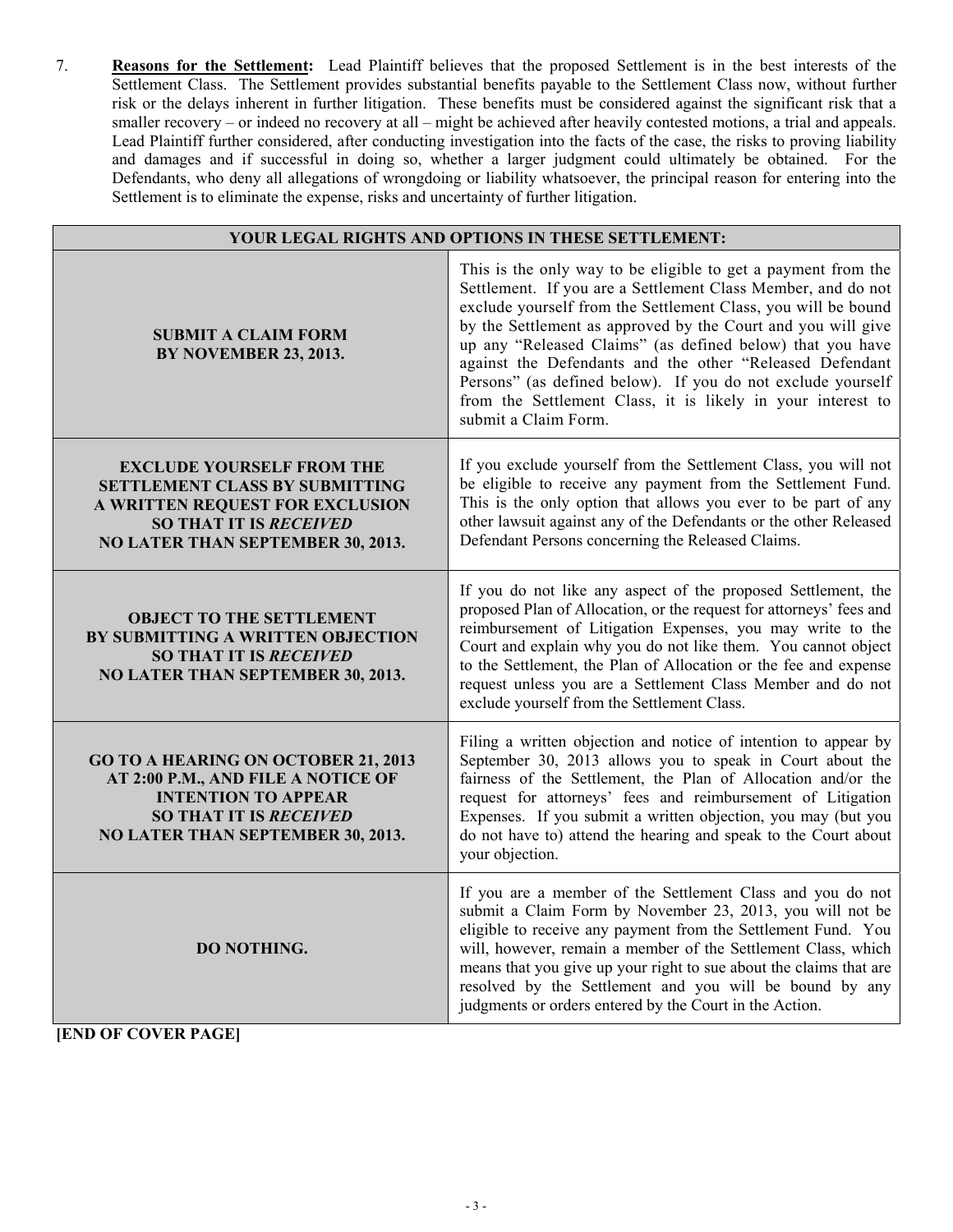# WHAT THIS NOTICE CONTAINS

| Why Did I Get This Notice?                                                                                                                                            | Page 4  |
|-----------------------------------------------------------------------------------------------------------------------------------------------------------------------|---------|
| What Is The Case About? What Has Happened So Far?                                                                                                                     | Page 5  |
| How Do I Know If I Am Affected By The Settlement?                                                                                                                     | Page 5  |
| How Much Will My Payment Be?                                                                                                                                          | Page 6  |
| What Rights Am I Giving Up By Remaining In The Settlement Class?                                                                                                      | Page 8  |
| What Payment Are The Attorneys For The Settlement Class Seeking? How Will The Lawyers Be Paid?                                                                        | Page 9  |
| How Will The Notice Costs And Expenses Be Paid?                                                                                                                       | Page 10 |
| How Do I Participate In The Settlement? What Do I Need To Do?                                                                                                         | Page 10 |
| What If I Do Not Want To Participate In The Settlement? How Do I Exclude Myself?                                                                                      | Page 10 |
| When And Where Will the Court Decide Whether To Approve The Settlement?<br>Do I Have To Go To The Hearing? May I Speak At The Hearing If I Don't Like The Settlement? | Page 10 |
| What Happens If I Do Nothing At All?                                                                                                                                  | Page 12 |
| What If I Bought Shares On Someone Else's Behalf?                                                                                                                     | Page 12 |
| Can I See The Court File? Whom Should I Contact If I Have Questions?                                                                                                  | Page 12 |
|                                                                                                                                                                       |         |

#### WHY DID I GET THIS NOTICE?

- 8. This Notice is being sent to you pursuant to an Order of the United States District Court for the Northern District of Texas because you or someone in your family or an investment account for which you serve as a custodian may have purchased or otherwise acquired DGSE common stock during the Settlement Class Period. As a potential Settlement Class Member, you have a right to know how this class action lawsuit may generally affect your legal rights.
- 9. In a class action lawsuit, the court appoints one or more people, known as class representatives, to sue on behalf of all people with similar claims, commonly known as the class or the class members. In this Action, the Court has appointed Hillel Hyman to serve as "Lead Plaintiff" and as the class representative under a federal law governing lawsuits such as this one, and the Court has approved Lead Plaintiff's selection of the law firm of Kirby McInerney LLP to serve as lead counsel in the Action. A class action is a type of lawsuit in which the claims of a number of individuals are resolved together, thereby allowing for the efficient and consistent resolution of the claims of all class members in a single proceeding. Here the Settlement Class has been preliminarily certified for purposes of the Settlement, and the Court must resolve all issues on behalf of the Settlement Class Members, except for any persons or entities who choose to exclude themselves from the Settlement Class. (For more information on excluding yourself from the Settlement Class, please read "What If I Do Not Want To Be A Part Of The Settlement? How Do I Exclude Myself?," on page 10 below.)
- 10. The court in charge of this case is the United States District Court for the Northern District of Texas, and the case is known as *Grant Barfuss, et al. v. DGSE Companies, Inc., et al.*, No. 12 Civ. 3664 (N.D. Tex.). The Judge presiding over this case is the Honorable Jane J. Boyle, United States District Judge. The persons or entities that are suing are called plaintiffs, and those who are being sued are called defendants. If the Settlement is approved, it will resolve all claims in the Action by Settlement Class Members against all of the Defendants, and will bring the Action to an end.
- 11. This Notice explains the lawsuit, the Settlement, your legal rights, what benefits are available, who is eligible for them and how to get them. It also informs you of a hearing to be held by the Court to consider the fairness, reasonableness and adequacy of the Settlement, the proposed Plan of Allocation and the motion by Lead Counsel for an award of attorneys' fees and reimbursement of Litigation Expenses (the "Settlement Hearing").
- 12. The Settlement Hearing will be held on October 21, 2013 at 2:00 p.m., before the Honorable Jane J. Boyle at the United States District Court for the Northern District of Texas, 1100 Commerce Street, Room 1306, Dallas, Texas 75242, to determine:
	- (a) whether the proposed Settlement is fair, reasonable and adequate, and should be approved by the Court;
	- (b) whether all claims asserted in the Action against the Defendants should be dismissed with prejudice, and whether all Released Claims against the Released Defendant Persons should be released as set forth in the Stipulation;
	- (c) whether the proposed Plan of Allocation is fair and reasonable, and should be approved by the Court; and
	- (d) whether Lead Counsel's motion for an award of attorneys' fees and reimbursement of Litigation Expenses should be approved.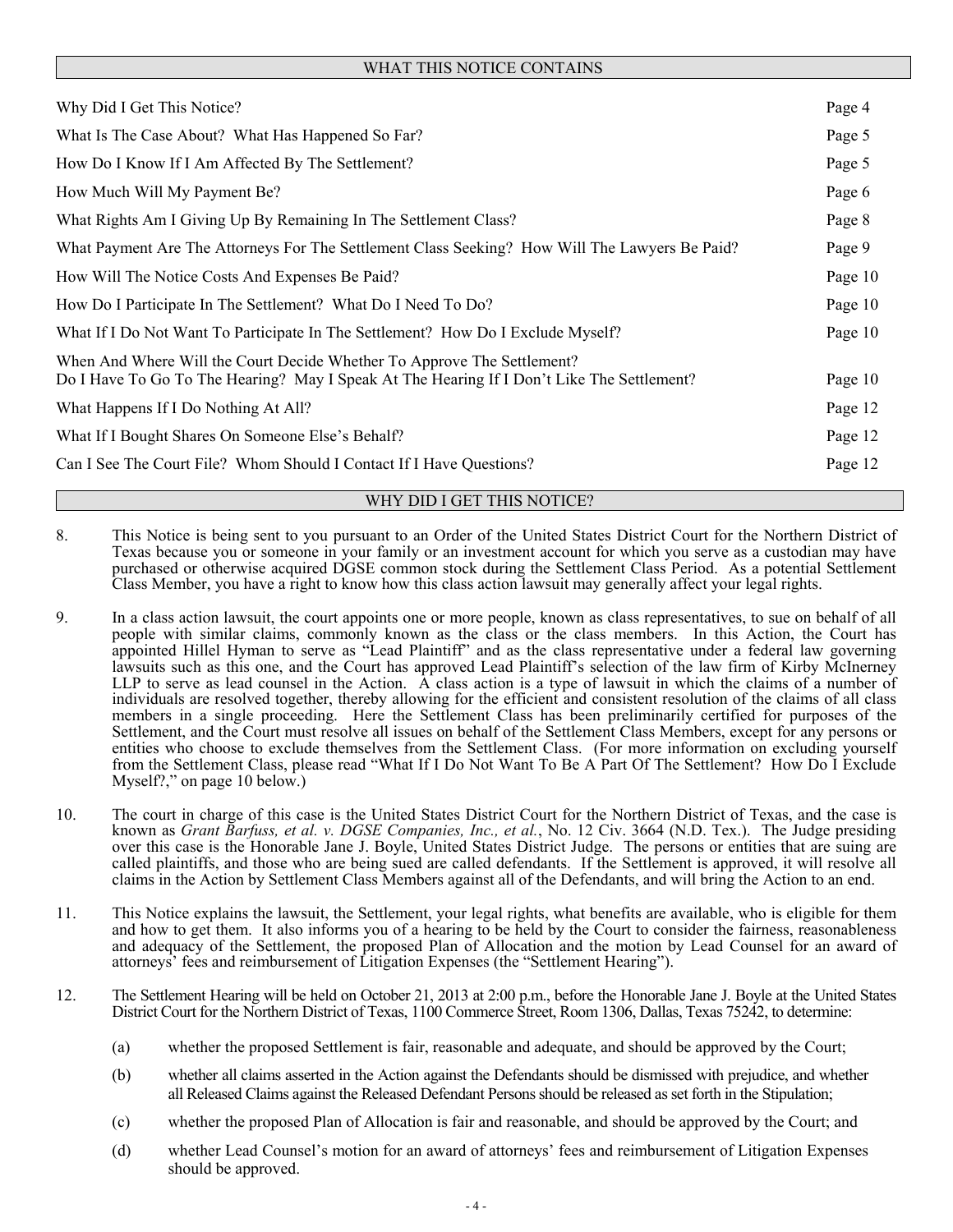13. This Notice does not express any opinion by the Court concerning the merits of any claim in the Action, and the Court still has to decide whether to approve the Settlement.

### WHAT IS THE CASE ABOUT? WHAT HAS HAPPENED SO FAR?

- 14. On September 7, 2012, a putative class action, *Grant Barfuss, et al. v. DGSE Companies, Inc., et al.*, No. 12 Civ. 3664 (N.D. Tex.) was filed in the United States District Court for the Northern District of Texas (the "Court") alleging claims under Sections 10(b) and 20(a) of the Securities Exchange Act of 1934 (the "Exchange Act") and Rule 10b-5 promulgated thereunder against Defendants.
- 15. Pursuant to the PSLRA (15 U.S.C. § 78u-4(a)(3)(B)), several members of the putative class moved for appointment as lead plaintiff on or before November 6, 2012, and on January 24, 2013, the Court appointed Hillel Hyman as lead plaintiff, his counsel Kirby McInerney LLP as lead counsel, and Gruber Hurst Johansen Hail Shank LLP as liaison counsel.
- 16. In light of DGSE's limited resources, counsel for all parties believed that it would be in the best interest of all parties if settlement negotiations were attempted before incurring the legal expenses with preparing and filing an amended complaint and drafting motions to dismiss and the related opposition briefs to those motions. Accordingly, the parties requested the appointment of a mediator to assist in the resolution of this Action.
- 17. By court order of April 17, 2013, this case was referred to United States Magistrate Judge Paul D. Stickney for mediation, and on May 13, 2013, Judge Stickney conducted the mediation in which counsel for all parties in this Action were present.
- 18. On May 14, 2013, Judge Stickney submitted a mediator's proposal for settlement to counsel in this Action and a related shareholder derivative action, *Farmer v. Oyster, et al.*, 3:12-cv-03850 (N.D. Tex.) (JJB). Under the terms of the mediator's proposal, Defendants would cause \$1.7 million to be paid to settle the claims in this Action. The parties accepted the mediator's proposal.
- 19. On July 3, 2013, the parties entered into the Stipulation setting forth the terms and conditions of the proposed Settlement. On July 8, 2013, the Court entered an Order Preliminarily Approving Proposed Settlement and Providing for Notice, which preliminarily approved the Settlement, authorized this Notice be sent to potential Settlement Class Members and scheduled the Settlement Hearing to consider whether to grant final approval to the Settlement.

### HOW DO I KNOW IF I AM AFFECTED BY THE SETTLEMENT?

20. If you are a member of the Settlement Class, you are subject to the Settlement, unless you timely request to be excluded. The Settlement Class consists of:

> A class of all Persons other than Defendants who purchased or otherwise acquired DGSE common stock from April 15, 2011 through and including April 17, 2012 ("Settlement Class Period"), and were damaged thereby.

> Excluded from the Settlement Class are all Defendants in the Action and their respective current or former Section 16 Officers, directors, Immediate Family members, legal representatives, heirs, successors or assigns, and any entity in which any Defendant has or had a controlling interest. Also excluded from the Settlement Class are any Persons who timely and validly exclude themselves by submitting a request for exclusion in accordance with the requirements set forth in the Notice. *See* "What If I Do Not Want To Participate In The Settlement? How Do I Exclude Myself," on page 10 below.

"Settlement Class Member" means a Person that is a member of the Settlement Class and does not exclude himself, herself or itself by submitting a request for exclusion in accordance with the requirements set forth in this Notice.

**PLEASE NOTE: RECEIPT OF THIS NOTICE DOES NOT MEAN THAT YOU ARE A SETTLEMENT CLASS MEMBER OR THAT YOU WILL BE ENTITLED TO RECEIVE PROCEEDS FROM THE SETTLEMENT. IF YOU ARE A SETTLEMENT CLASS MEMBER AND YOU WISH TO BE ELIGIBLE TO PARTICIPATE IN THE DISTRIBUTION OF PROCEEDS FROM THE SETTLEMENT, YOU ARE REQUIRED TO SUBMIT THE CLAIM FORM THAT IS BEING DISTRIBUTED WITH THIS NOTICE AND THE REQUIRED SUPPORTING DOCUMENTATION AS SET FORTH THEREIN, POSTMARKED NO LATER THAN NOVEMBER 23, 2013.**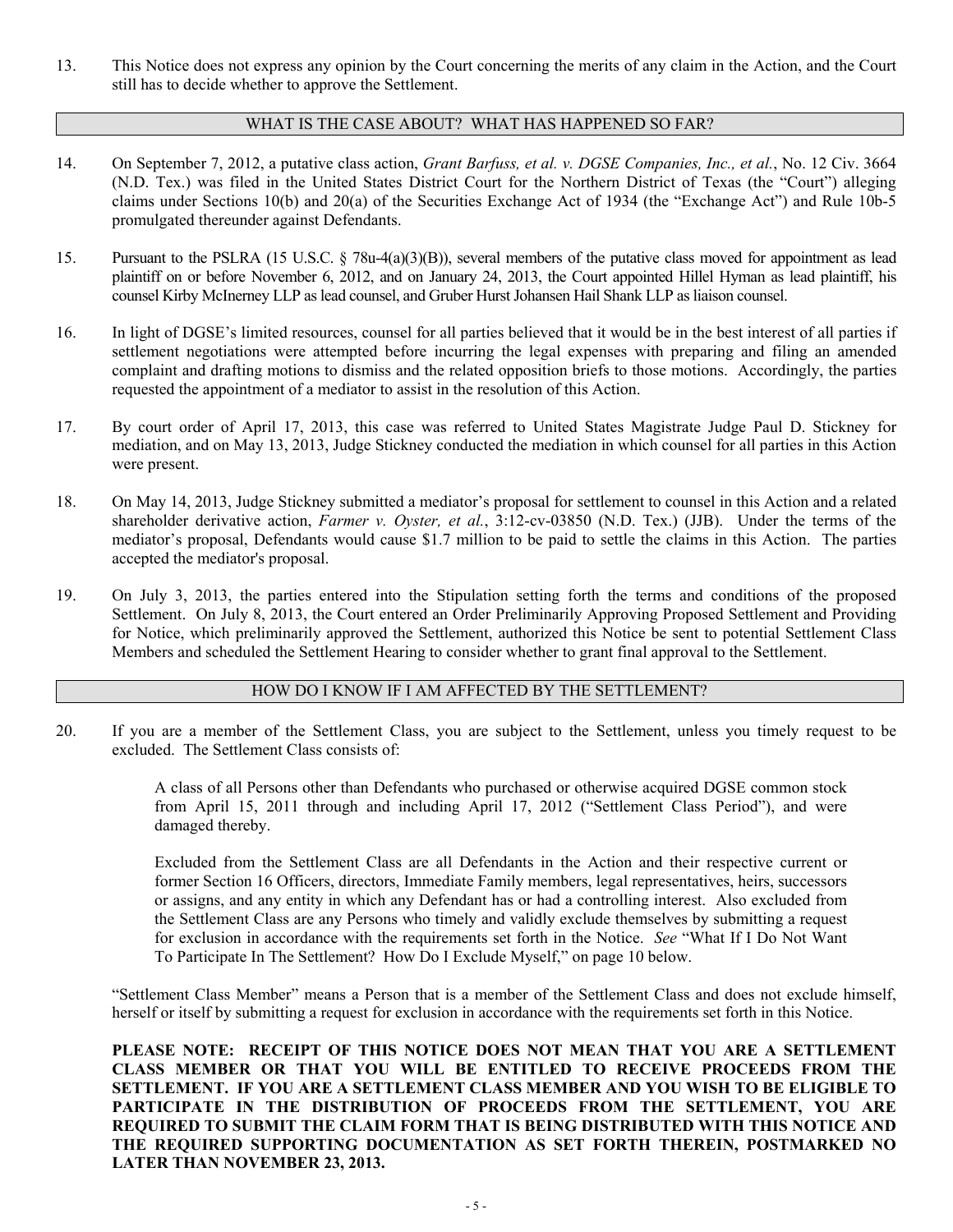### HOW MUCH WILL MY PAYMENT BE?

- 21. At this time, it is not possible to determine how much a Settlement Class Member may receive from the Settlement. After approval of the Settlement by the Court and upon satisfaction of the other conditions to the Settlement, the Net Settlement Fund will be distributed to Authorized Claimants in accordance with the Plan of Allocation approved by the Court. Your share of the Net Settlement Fund will depend on: (1) your Recognized Loss, as computed pursuant to the Plan of Allocation set out on pages 6-8 below, and (2) the Recognized Losses of all other Authorized Claimants computed pursuant to the Plan of Allocation.
- 22. In the event the aggregate Recognized Losses of all validly submitted Proof of Claim Forms exceed the Net Settlement Fund, your share of the Net Settlement Fund will be proportionally less than your calculated Recognized Loss. The payment you get will be that proportion of the Net Settlement Fund equal to your Recognized Loss divided by the total Recognized Losses of all Settlement Class Members who submit valid Proof of Claim Forms (the "*Pro Rata* Share"). *See* the Plan of Allocation on pages 6-8 for more information on your Recognized Loss.
- 23. The Recognized Loss formula is the basis upon which the Net Settlement Fund will be proportionately allocated to the Authorized Claimants. The Net Settlement Fund shall be distributed to Settlement Class Members who submit timely and valid Proof of Claim Forms and whose payment from the Net Settlement Fund would equal or exceed ten dollars (\$10.00).
- 24. The Net Settlement Fund will not be distributed until all timely claims have been processed and the Court has approved the proposed distribution, and the time for any petition for rehearing, appeal or review, whether by certiorari or otherwise, has expired.
- 25. Neither the Defendants nor any other person or entity that paid any portion of the Settlement Amount on any of their behalves are entitled to get back any portion of the Settlement Fund once the Court's order or judgment approving the Settlement becomes Final. The Defendants shall not have any liability, obligation or responsibility for the administration of the Settlement or disbursement of the Net Settlement Fund or the Plan of Allocation.
- 26. Approval of the Settlement is independent from approval of the Plan of Allocation. Any determination with respect to the Plan of Allocation will not affect the Settlement, if approved.
- 27. Each person or entity wishing to participate in the distribution must timely submit a valid Claim Form establishing membership in the Settlement Class, including all required documentation, postmarked on or before November 23, 2013 to the address set forth in the Claim Form that accompanies this Notice.
- 28. Unless the Court otherwise orders, any Settlement Class Member who fails to submit a Claim Form postmarked on or before November 23, 2013 shall be forever barred from receiving payments pursuant to the Settlement but will in all other respects remain a Settlement Class Member and be subject to the provisions of the Stipulation and Settlement, including the terms of any judgments entered and releases given. This means that each Settlement Class Member releases the Released Claims (as defined in Paragraph 37 below) against the Released Defendant Persons (as defined in Paragraph 37 below) and will be enjoined and prohibited from filing, prosecuting, or pursuing any of the Released Claims against any of the Released Defendant Persons regardless of whether or not such Settlement Class Member submits a Claim Form.
- 29. *Information Required on the Claim Form*: Among other things, each Claim Form must state and provide sufficient documentation for each Claimant's transactions in DGSE common stock during the Settlement Class Period.
- 30. The Court has reserved jurisdiction to allow, disallow or adjust the Claim of any Settlement Class Member on equitable grounds.
- 31. Each Claimant shall be deemed to have submitted to the jurisdiction of the United States District Court for the Northern District of Texas with respect to his, her or its Claim Form.
- 32. Persons and entities that are excluded from the Settlement Class by definition or that exclude themselves from the Settlement Class will not be eligible to receive a distribution from the Net Settlement Fund and should not submit Claim Forms.

#### **PROPOSED PLAN OF ALLOCATION**

33. The Plan of Allocation has been prepared by Lead Plaintiff and Lead Counsel. The objective of the Plan of Allocation is to equitably distribute the Settlement proceeds to the Settlement Class Members who suffered economic losses as a result of the alleged violations of the federal securities laws, as opposed to losses caused by factors unrelated to the alleged violations of law. The Recognized Loss formula is the basis upon which the Net Settlement Fund will be allocated proportionately to the Authorized Claimants. It is not intended to be an estimate of the amount that will be paid to Authorized Claimants pursuant to the Settlement.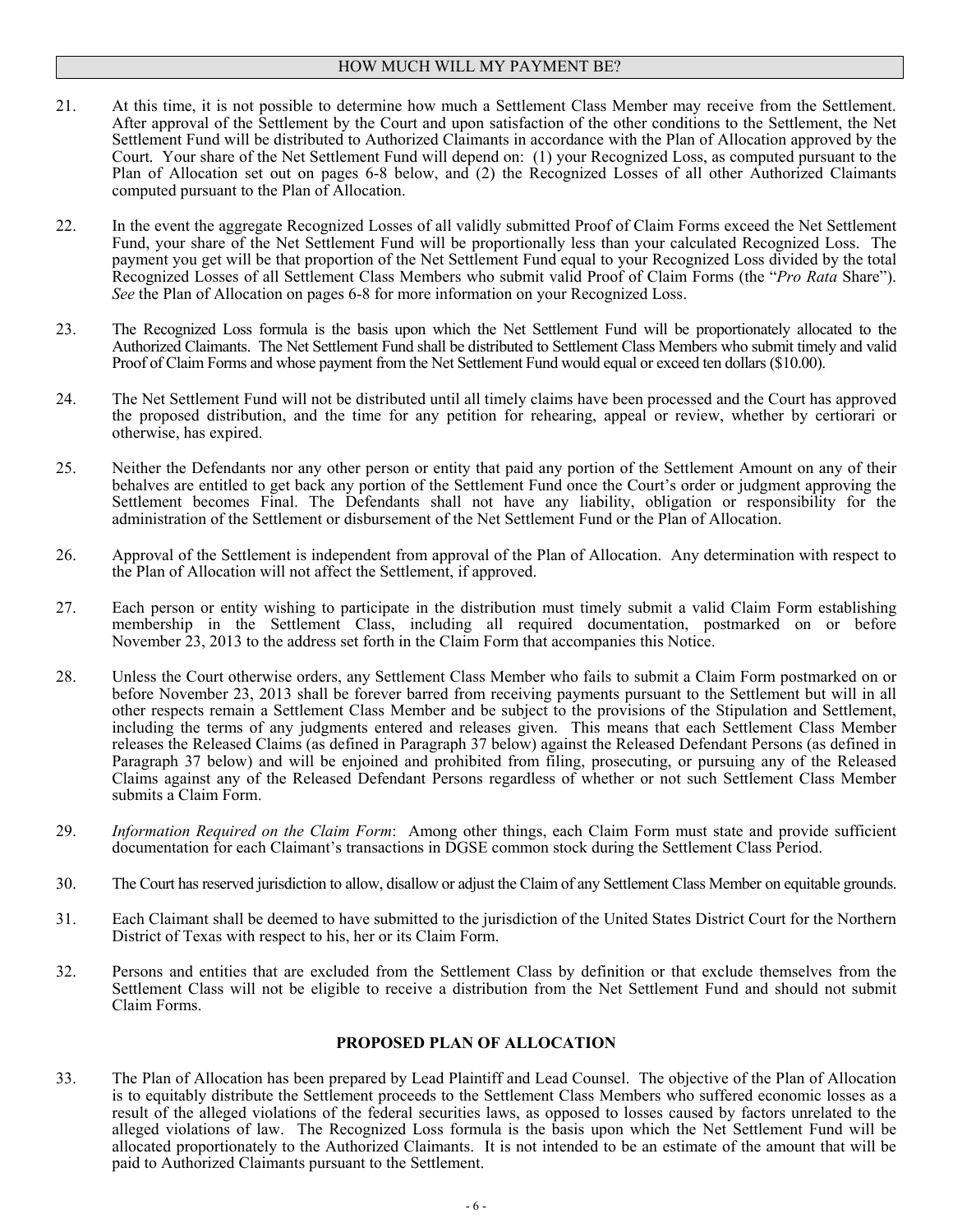- A. For shares of DGSE common stock purchased or otherwise acquired between April 15, 2011 and April 17, 2012:
	- (1) For shares sold prior to the close of trading on April 16, 2012, the Recognized Loss shall be zero.
	- (2) For shares retained at the close of trading on February 13, 2013, the Recognized Loss shall be the difference between:
		- (a) the lesser of the purchase price and \$7.43 per share, and
		- (b)  $$5.48<sup>2</sup>$

 $\overline{a}$ 

- (3) For shares sold between the close of trading on April 16, 2012 and the close of trading on February 13, 2013, the Recognized Loss shall be the difference between:
	- (a) the lesser of the purchase price and \$7.43 per share, and
	- (b) the greater of (i) the average trading price between November 15, 2012 and the date of sale, and (ii) the sale price.
- B. To the extent an Authorized Claimant had an aggregate gain from his, her or its transactions in DGSE common stock during the Class Period, the value of his, her or its total Recognized Loss will be zero. To the extent that an Authorized Claimant suffered an overall loss on his, her or its transactions in DGSE common stock during the Class Period, but the loss was less than the Recognized Loss calculated above, then the Recognized Loss shall be limited to the amount of the actual loss. Short sales and the purchases to cover them are ineligible and will not be included in the Recognized Loss calculation; however, any aggregate gains with respect to short sales shall be offset against Recognized Loss on other transactions. All purchases/acquisitions and sales of DGSE shares in the Class Period shall be matched on a Last-In-First-Out ("LIFO") basis; sales during the Class Period and the 90 days thereafter will be matched first against the most recent DGSE shares purchased during that period that have not already been matched to sales, and then against prior purchases/acquisitions in backward chronological order, until the beginning of the Class Period. A purchase/acquisition or sale of DGSE common stock shall be deemed to have occurred on the "contract" or "trade" date as opposed to the "settlement" or "payment" date. However, (a) for DGSE shares acquired pursuant to a corporate merger or acquisition, the purchase of the DGSE shares shall be deemed to have occurred on the date that the merger agreement was executed; and (b) for DGSE shares that were put to investors pursuant to put options sold by those investors, the purchase of the DGSE shares shall be deemed to have occurred on the date that the put option was sold, rather than the date on which the stock was subsequently put to the investor pursuant to that option. The proceeds of any put option sales shall be offset against any losses from shares that were purchased as a result of the exercise of the put option.

The receipt or grant by gift, devise or inheritance of DGSE common stock during the Class Period shall not be deemed to be a purchase or acquisition of DGSE common stock for the calculation of an Authorized Claimant's Recognized Loss if the Person from which the DGSE common stock was acquired did not themselves acquire the common stock during the Class Period, nor shall it be deemed an assignment of any claim relating to the purchase or acquisition of such shares unless specifically provided in the instrument or gift or assignment.

The following defined terms shall be used to describe the process the Claims Administrator shall use to determine whether an Authorized Claimant had a gain or suffered a loss in his, her or its overall transactions in DGSE common stock during the Settlement Class Period: the "Total Purchase Amount" is the total amount paid by the Authorized Claimant for all DGSE common stock acquired during the Settlement Class Period less commissions and fees; the "Sales Proceeds" means the amount received for sales of shares of DGSE common stock sold by the Authorized Claimant during the Settlement Class Period less commissions and fees; however, for shares of DGSE common stock sold from April 15, 2011 through and including February 13, 2013, an Authorized Claimant's Recognized Loss shall in no event exceed the difference between the purchase price paid and the mean daily closing price during the period from November 15, 2012 through the date of the Authorized Claimant's sales; and "Holding Value" means the monetary value assigned to the shares of DGSE common stock acquired by the Authorized Claimant during the Settlement Class Period and still held by the Authorized Claimant as of the close of trading on November 15, 2012.

The difference between the Total Purchase Amount and the sum of Sales Proceeds and Holding Value will be deemed an Authorized Claimant's gain or loss on his, her or its overall transactions in DGSE common stock during the Settlement Class Period.

<sup>2</sup> Pursuant to Section  $21(D)(e)(1)$  of the Private Securities Litigation Reform Act of 1995, damages in a federal securities fraud action shall not exceed the difference between the purchase price paid for the subject security and the mean trading price of that security during the 90 day period beginning on the date on which the information correcting the misstatement that is the basis for the action is disseminated to the market. On April 17, 2012 NYSE AMEX halted trading in DGSE stock. Public trading of DGSE stock did not resume until November 15, 2012. \$5.48 was the mean closing price of DGSE common stock during the 90 day period beginning on November 15, 2012 and ending on February 13, 2013 (the "Holding Value").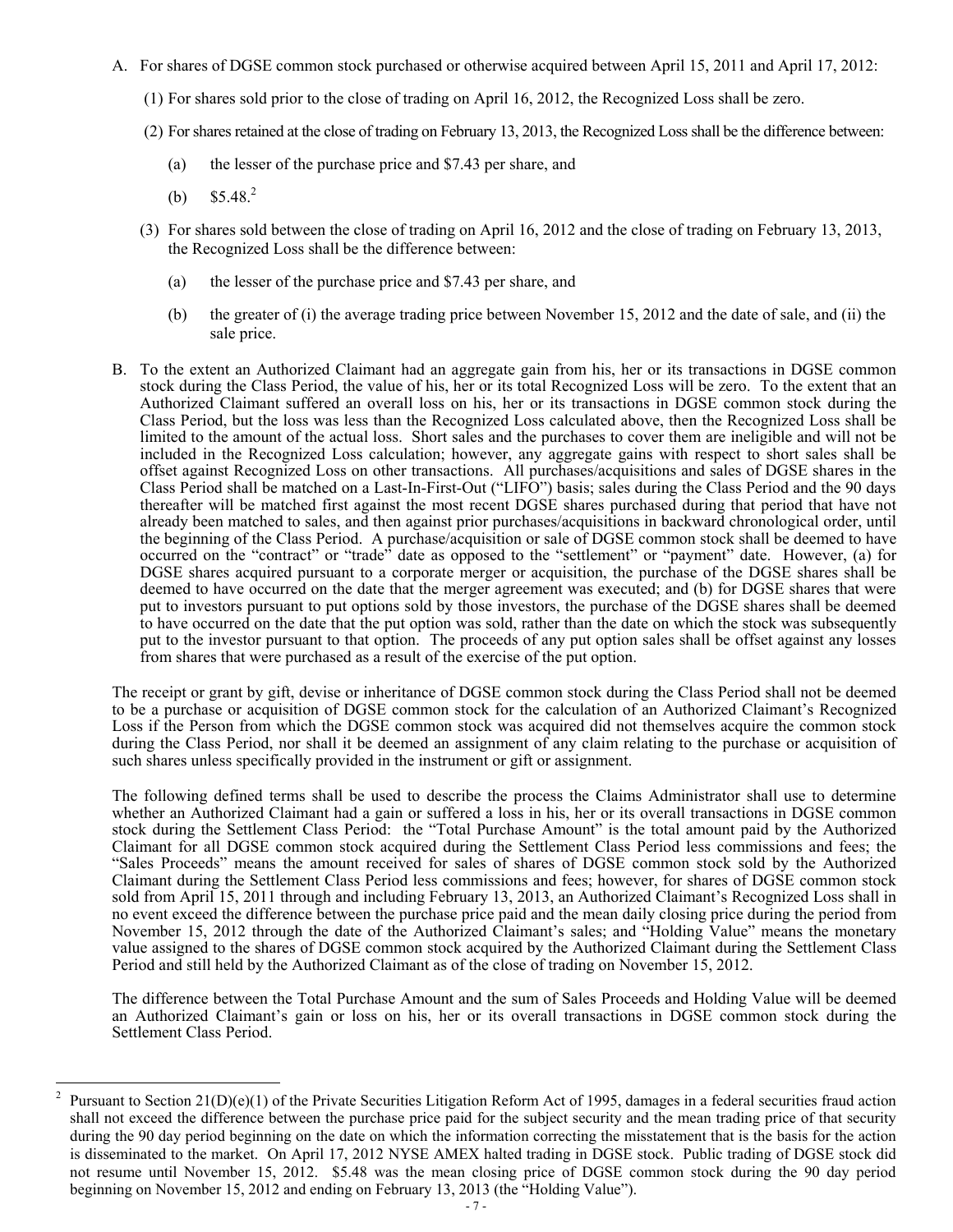If any funds remain in the Net Settlement Fund by reason of uncashed distributions or otherwise, then after the Claims Administrator has made reasonable and diligent efforts to have Settlement Class Members who are entitled to participate in the distribution of the Net Settlement Fund cash their distributions, any balance remaining in the Net Settlement Fund six (6) months after the initial distribution of such funds shall be redistributed to Settlement Class Members who have cashed their initial distributions in a manner consistent with the Plan of Allocation. Thereafter, the Claims Administrator, following consultation with Lead Counsel, shall donate any remaining funds to a non-sectarian charitable organization certified under the United States Internal Revenue Code  $\S 501(c)(3)$ , to be designated by Lead Counsel and approved by the Court.

- 34. Payment pursuant to the Plan of Allocation, or such other plan of allocation as may be approved by the Court, shall be conclusive against all Authorized Claimants. No person shall have any claim against Lead Plaintiff, Lead Counsel, Defendants and their respective counsel or any of the other Released Defendant Persons, or the Claims Administrator or other agent designated by Lead Counsel arising from distributions made substantially in accordance with the Stipulation, the plan of allocation approved by the Court, or further orders of the Court. Lead Plaintiff, the Defendants and their respective counsel, and all other Released Defendant Persons shall have no responsibility or liability whatsoever for the investment or distribution of the Settlement Fund, the Net Settlement Fund, the plan of allocation, or the determination, administration, calculation, or payment of any Claim Form or nonperformance of the Claims Administrator, the payment or withholding of taxes owed by the Settlement Fund, or any losses incurred in connection therewith.
- 35. The Plan of Allocation set forth herein is the plan that is being proposed to the Court for its approval by Lead Plaintiff and Lead Counsel. The Court may approve this plan as proposed or it may modify the Plan of Allocation without further notice to the Settlement Class. The Court will retain jurisdiction over the Plan of Allocation to the extent necessary to ensure that it is fully and fairly implemented. Any orders regarding any modification of the Plan of Allocation will be posted on the settlement website, http://ClassAction.kccllc.net/DGSESecuritiesLitigation.

#### WHAT RIGHTS AM I GIVING UP BY REMAINING IN THE SETTLEMENT CLASS?

- 36. If you remain in the Settlement Class, you will be bound by any orders issued by the Court. For example, if the Settlement is approved, the Court will enter a judgment (the "Judgment"). The Judgment will dismiss with prejudice the claims against the Defendants and will provide that, upon the Effective Date, Lead Plaintiff and each of the other Settlement Class Members, on behalf of themselves, their heirs, executors, administrators, predecessors, successors, affiliates and assigns, shall be deemed to have, and by operation of law and of the Judgment shall have, fully, finally and forever compromised, settled, released, resolved, relinquished, waived, discharged and dismissed each and every Released Claim (as defined in Paragraph 37 below) as against all of the Released Defendant Persons (as defined in Paragraph 37 below), and shall forever be enjoined from prosecuting any or all of the Released Claims against any of the Released Defendant Persons (provided, however, that the releases provided for in the Judgment shall not apply to any person or entity who validly opts out of the Settlement Class and nothing in the Stipulation shall preclude any person or entity from opting out of the Settlement Class in accordance with the instructions set forth in Paragraphs 45- 47 below).
- 37. As described in more detail below, the Released Claims are any and all claims that (a) are based on, related to, or arise out of the allegations, transactions, facts, matters, events, disclosures, statements, occurrences, circumstances, representations, conduct, acts or omissions or failures to act that have been or could have been alleged or asserted in the Action (or in any forum or proceeding or otherwise), and/or (b) relate to or arise out of Lead Plaintiff's or any other Settlement Class Member's purchase, acquisition, holding or sale or other disposition of DGSE Common stock during the Settlement Class Period.

"**Plaintiff-Related Releasees**" means the Lead Plaintiff, all other Settlement Class Members and Plaintiffs' Counsel, and each of their heirs, executors, administrators, predecessors, successors and assigns.

"**Released Claims**" means any and all claims, rights, demands, liabilities, or causes of action, by or on behalf of Lead Plaintiff or any other Settlement Class Members against any of the Released Defendant Persons that have been alleged or could have been alleged in the Action (or in any forum or proceeding or otherwise), whether based on federal, state, local, statutory, or common law or any other law, rule, or regulation, whether known claims or Unknown Claims (defined below), whether class, representative, or individual in nature, whether fixed or contingent, accrued or unaccrued, liquidated or unliquidated, whether at law or in equity, matured or unmatured that arise out of Lead Plaintiff's or any other Settlement Class Member's purchase, or acquisition of DGSE common stock during the Settlement Class Period. However, Released Claims do not include claims relating to the enforcement of the Settlement, nor do they include the claims asserted in the DGSE derivative action, *Farmer v. Oyster, et al.*, 3:12-cv-03850 (N.D. Tex.) (JJB).

"**Unknown Claims**" means any Released Claims which the Lead Plaintiff or any other Settlement Class Member does not know or suspect to exist in his, her or its favor at the time of the release of the Released Defendant Persons (defined below), and any Released Defendant Persons' Claims (defined below) which any Released Defendant Person does not know or suspect to exist in his, her, or its favor at the time of the release of the Plaintiff-Related Releasees, which, if known by him, her or it, might have affected his, her or its decision(s)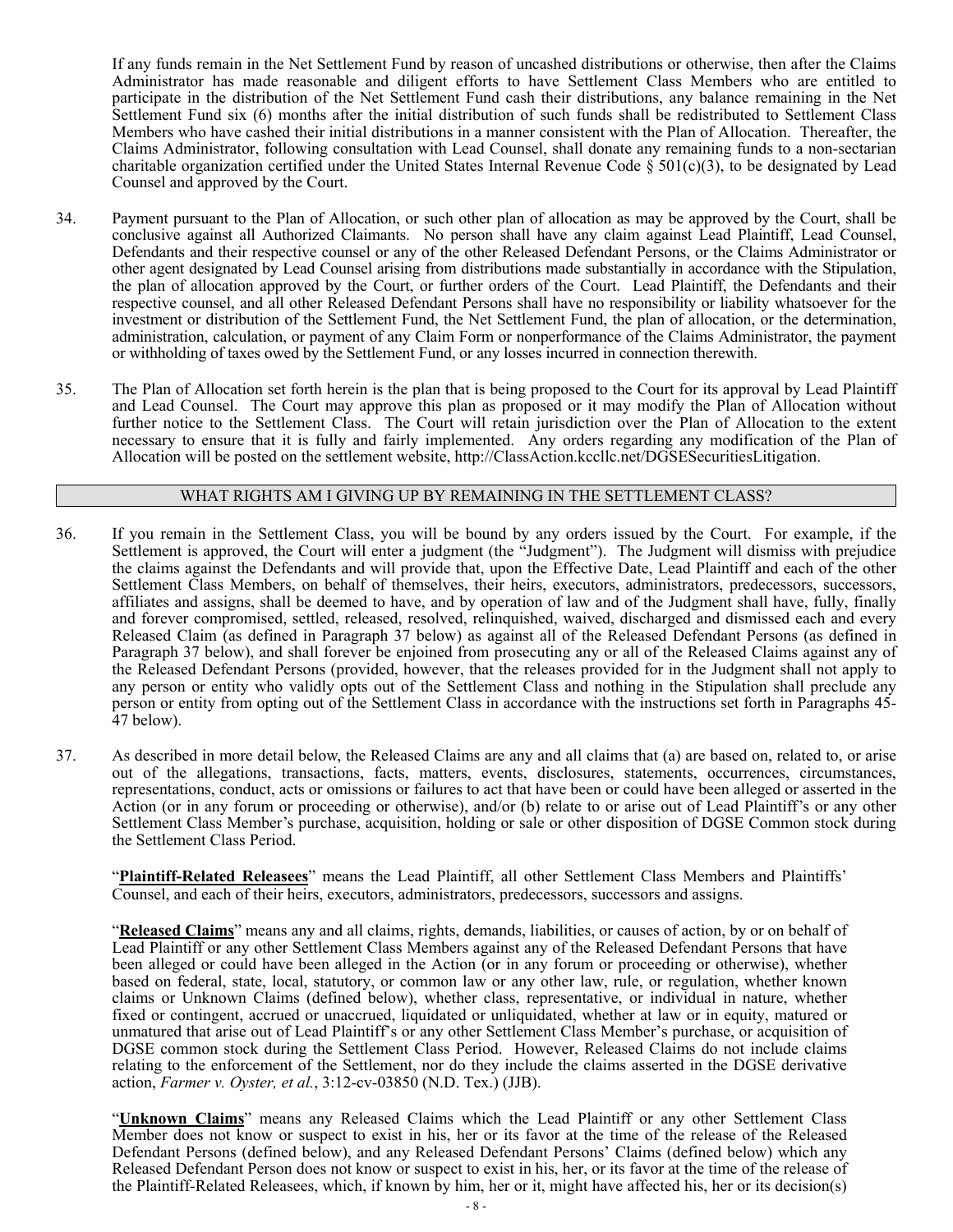with respect to this Settlement. With respect to any and all Released Claims, the Settling Parties stipulate and agree that, upon the Effective Date, Lead Plaintiff and each of the Defendants shall expressly waive, and each of the other Settlement Class Members and each of the other Released Defendant Persons shall be deemed to have waived, and by operation of the Judgment shall have expressly waived, any and all provisions, rights, and benefits conferred by any law of any state or territory of the United States, or principle of common law or foreign law, which is similar, comparable, or equivalent to California Civil Code  $\S$  1542, which provides:

A general release does not extend to claims which the creditor does not know or suspect to exist in his or her favor at the time of executing the release, which if known by him or her must have materially affected his or her settlement with the debtor.

Lead Plaintiff and each of the Defendants acknowledge, and each of the other Settlement Class Members and each of the other Released Defendant Persons shall be deemed by operation of law to have acknowledged, that the foregoing waiver was separately bargained for and a key element of the Settlement.

"**Released Defendant Persons**" means the Defendants, their respective present and former direct and/or indirect parents, subsidiaries, and divisions and their respective present and former members, partners, principals, officers, directors, attorneys, advisors, administrators and representatives; the predecessors, successors, estates, heirs, executors, trusts, trustees, administrators and assigns of each of them, in their capacity as such; and any firm, trust, corporation or other entity in which any Defendant has or had a controlling interest; and the Immediate Family members (defined as an individual's spouse, parents, siblings, children, grandparents, grandchildren; the spouses of his or her parents (where "spouse" shall mean a husband, a wife, or a partner in a state-recognized domestic partnership or civil union), siblings and children; and the parents and siblings of his or her spouse, and includes step and adoptive relationships) of the Individual Defendants (defined as L.S. Smith, John Benson and William Oyster).

"**Released Defendant Persons' Claims**" means all claims and causes of action of every nature and description, whether known claims or Unknown Claims, whether arising under federal, state, common or foreign law, that arise out of or relate in any way to the institution, prosecution, or settlement of the claims by Lead Plaintiff, the Settlement Class and their counsel, including Lead Counsel, against the Defendants and the other Released Defendant Persons, except for claims relating to the enforcement of the Settlement.

- 38. The Judgment will also provide that, upon the Effective Date, each of the Defendants and each of the other Released Defendant Persons on behalf of themselves, their heirs, executors, administrators, predecessors, successors, affiliates and assigns, shall be deemed to have, and by operation of law and of the Judgment shall have, fully, finally and forever compromised, settled, released, resolved, relinquished, waived, discharged and dismissed each and every Released Defendant Persons' Claims against all of the Plaintiff-Related Releasees and all claims and causes of action of every nature and description, whether known claims and Unknown Claims, whether arising under federal, state, local or foreign law, that arise out of or relate in any way to the institution, prosecution, or settlement of the claims against each of the Defendants and each of the Released Defendant Persons, and shall forever be enjoined from prosecuting any or all of the Released Defendant Persons' Claims against any of the Plaintiff-Related Releasees except for claims relating to the enforcement of the applicable Settlement (provided, however, that the releases provided for in the Judgment shall not apply to any person or entity who validly opts out of the Settlement Class and nothing in the Stipulation shall preclude any person or entity from opting out of the Settlement Class in accordance with the instructions set forth in Paragraphs 45-47 below).
- 39. In addition, the proposed Judgment provides for a "Complete Bar Order" that will bar certain claims for indemnity and contribution by or against the Released Defendant Persons. The specific terms of the proposed Complete Bar Order are set forth in the Stipulation. The proposed Judgment further provides that if the Settlement Class or any Settlement Class Member later obtains a judgment against a person subject to the Complete Bar Order, such judgment shall be reduced by the greater of (i) an amount that corresponds to the percentage of responsibility of the Released Defendant Persons for the loss to the Settlement Class or the Settlement Class Member or (ii) the amount paid by or on behalf of the Defendants to the Settlement Class or the Settlement Class Member for common damages.

### WHAT PAYMENT ARE THE ATTORNEYS FOR THE SETTLEMENT CLASS SEEKING? HOW WILL THE LAWYERS BE PAID?

40. Lead Counsel has not received any payment for its services in pursuing claims against the Defendants on behalf of the Settlement Class, nor have they been reimbursed for their out-of-pocket expenses. Prior to the Settlement Hearing (see Paragraph 50 below), Lead Counsel will apply to the Court for an award of attorneys' fees on behalf of Lead Counsel in an amount not to exceed \$561,000 or 33% of the Settlement Fund. In addition, Lead Counsel will apply for reimbursement of Litigation Expenses paid or incurred in connection with the institution, prosecution and resolution of the claims against Defendants, in the approximate amount of \$15,000 (which may include an application for reimbursement of the reasonable costs and expenses incurred by the Lead Plaintiff himself that relate directly to their representation of the Settlement Class), plus interest on such expenses at the same rate as earned on the Settlement Amount.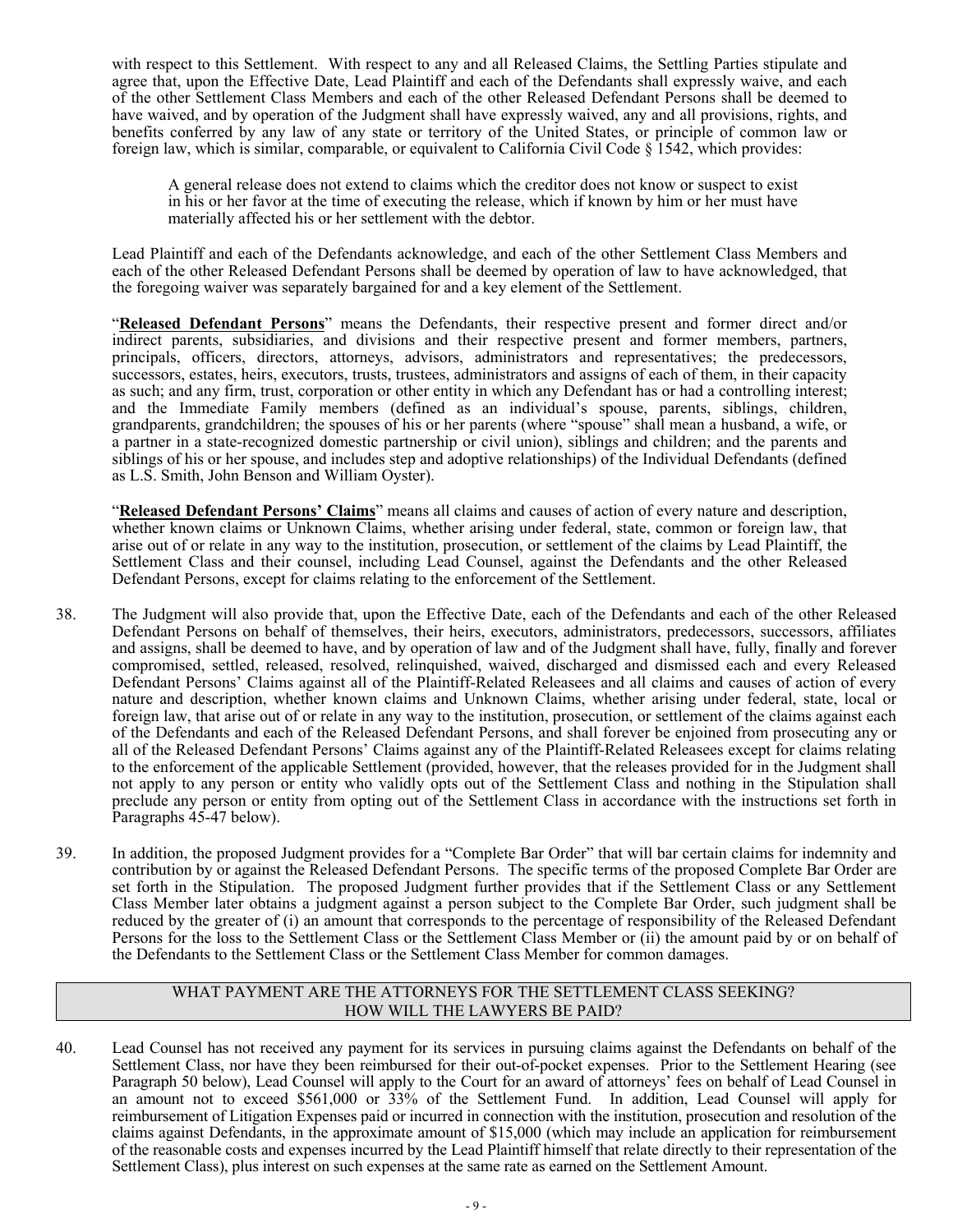### HOW WILL THE NOTICE COSTS AND EXPENSES BE PAID?

41. Lead Counsel is authorized by the Stipulation to pay the Claims Administrator's fees and expenses incurred in connection with giving notice, administering the Settlement, and distributing the Net Settlement Fund to Settlement Class Members.

### HOW DO I PARTICIPATE IN THE SETTLEMENT? WHAT DO I NEED TO DO?

- 42. To be eligible for a payment from the proceeds of the Settlement, you must be a member of the Settlement Class and you must timely complete and return the Claim Form with adequate supporting documentation **postmarked no later than November 23, 2013**. A Claim Form is included with this Notice, or you may obtain one from the website maintained by the Claims Administrator for the Settlement, http://ClassAction.kccllc.net/DGSESecuritiesLitigation, or you may request that a Claim Form be mailed to you by calling the Claims Administrator toll-free at 1-877-427-8568. If you request exclusion from the Settlement Class or do not submit a timely and valid Claim Form, you will not be eligible to share in the Net Settlement Fund. Please retain all records of your ownership of and transactions in DGSE common stock, as they may be needed to document your Claim.
- 43. As a Settlement Class Member you are represented by Lead Plaintiff and Lead Counsel, unless you enter an appearance through counsel of your own choice at your own expense. You are not required to retain your own counsel, but if you choose to do so, such counsel must file a notice of appearance on your behalf and must serve copies of his or her appearance on the attorneys listed in the section entitled, "When and Where Will the Court Decide Whether to Approve the Settlement?" on pages 10-11 below, so that the notice is *received* on or before September 30, 2013.
- 44. If you are a Settlement Class Member and you wish to object to any aspect of the Settlement, to the Plan of Allocation, or to Lead Counsel's application for attorneys' fees and reimbursement of Litigation Expenses, and if you do not exclude yourself from the Settlement Class, you may present your objections by following the instructions in the section entitled, "When and Where Will the Court Decide Whether to Approve the Settlement?" below.

#### WHAT IF I DO NOT WANT TO PARTICIPATE IN THE SETTLEMENT? HOW DO I EXCLUDE MYSELF?

- 45. Each Settlement Class Member will be bound by all determinations and judgments in this lawsuit, whether favorable or unfavorable, unless such person or entity mails or delivers a written "Request for Exclusion" from the Settlement Class, addressed to *Grant Barfuss, et al. v. DGSE Companies, Inc., et al.*, EXCLUSIONS, c/o KCC Class Action Services, Claims Administrator, P.O. Box 43186, Providence, RI 02940-3186. The exclusion request must be *received* no later than September 30, 2013. You will not be able to exclude yourself from the Settlement Class after that date. Each Request for Exclusion must (a) state the name, address and telephone number of the person or entity requesting exclusion; (b) state that such person or entity "requests exclusion from the Settlement Class in *Grant Barfuss, et al., v. DGSE Companies, Inc., et al.*, No. 12 Civ. 3664 (N.D. Tex.)"; (c) state the number of shares of DGSE common stock that the person or entity requesting exclusion owned at the start of the Settlement Class Period; (d) state the date(s), price(s) and number of shares of DGSE common stock that the person or entity requesting exclusion purchased or otherwise acquired and sold during the period from April 15, 2011 through and including February 13, 2013; (e) state the number of shares of DGSE common stock held through the close of trading on February 13, 2013; and (f) be signed by such person or entity requesting exclusion or an authorized representative. A Request for Exclusion shall not be valid and effective unless it provides all the information called for in this paragraph and is received within the time stated above, or is otherwise accepted by the Court.
- 46. If you do not want to be part of the Settlement Class, you must follow these instructions for exclusion even if you have pending, or later file, another lawsuit, arbitration or other proceeding relating to any Released Claim against any of the Released Defendant Persons. You cannot exclude yourself by telephone or by email.
- 47. If you ask to be excluded from the Settlement Class, you will not be eligible to receive any payment out of the Net Settlement Fund, or any other benefit provided for in the Stipulation.
- 48. The Defendants have the right to terminate the Settlement if valid requests for exclusion are received from persons and entities entitled to be members of the Settlement Class in an amount that exceeds an amount agreed to by Lead Plaintiff and the Defendants.

WHEN AND WHERE WILL THE COURT DECIDE WHETHER TO APPROVE THE SETTLEMENT? DO I HAVE TO GO TO THE HEARING? MAY I SPEAK AT THE HEARING IF I DON'T LIKE THE SETTLEMENT?

49. **Settlement Class Members do not need to attend the Settlement Hearing. The Court will consider any submission made in accordance with the provisions below even if the Settlement Class Member does not attend the Settlement Hearing. You can participate in the Settlement without attending the Settlement Hearing.**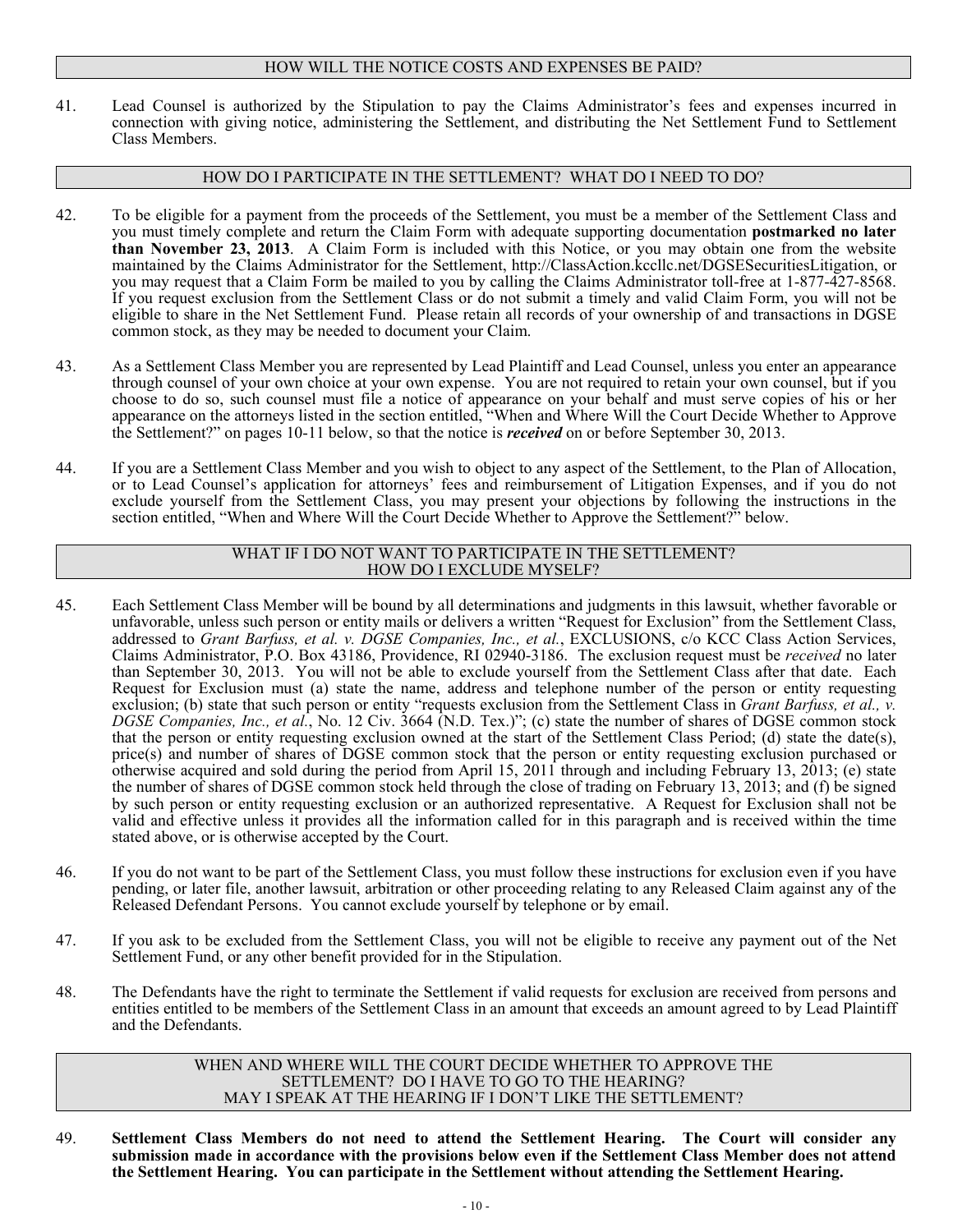- 50. The Settlement Hearing will be held on October 21, 2013 at 2:00 p.m. before the Honorable Jane J. Boyle, at the United States District Court for the Northern District of Texas, 1100 Commerce Street, Room 1306, Dallas, Texas 75242. At the Settlement Hearing the Court will decide whether to approve the Settlement, the Plan of Allocation and an award of attorneys' fees and reimbursement of expenses.
- 51. Any Settlement Class Member who does not request exclusion may object to any aspect of the Settlement, the proposed Plan of Allocation or Lead Counsel's request for an award of attorneys' fees and reimbursement of expenses. Objections must be in writing. You must file any written objection, together with copies of all other papers and briefs supporting the objection, with the Clerk's Office at the United States District Court for the Northern District of Texas at the address set forth below on or before September 30, 2013. You must also serve the papers on designated representative Lead Counsel and Defendants' Counsel at the addresses set forth below for their respective counsel so that the papers are *received* **on or before September 30, 2013**.

# **Clerk's Office**

Clerk of the Court United States District Court Northern District of Texas 1100 Commerce Street Dallas, TX 75242 Re: *Grant Barfuss, et al. v. DGSE Companies, Inc.* Case No. 12 Civ. 3664 (JJB)

# **Defendants' Counsel**

Timothy R. McCormick, Esq. Michael W. Stockham, Esq. Thompson & Knight LLP 1722 Routh Street, Suite 1500 Dallas, TX 75201

and

### **Lead Counsel**

Ira M. Press, Esq. Beverly T. Mizra, Esq. Thomas W. Elrod, Esq. Kirby McInerney LLP 825 Third Avenue New York, NY 10022

Karl G. Dial, Esq. Casey L. Moore, Esq. Fulbright & Jaworski LLP 2200 Ross Ave., Suite 2800 Dallas, TX 75201

- 52. Any objection (a) must contain a statement of the Settlement Class Member's objection or objections, and the specific reasons for each objection, including any legal and evidentiary support the Settlement Class Member wishes to bring to the Court's attention; and (b) must include documents sufficient to prove membership in the Settlement Class, including the number of shares of DGSE common stock that the objecting Settlement Class Member purchased or otherwise acquired during the Settlement Class Period, as well as sales or other dispositions of such stock during the Settlement Class Period or thereafter through the close of trading on February 13, 2013, along with the dates and prices of each such purchase or other acquisition and sale or other disposition. You may not object to any aspect of the Settlement, the Plan of Allocation or the motion for attorneys' fees and reimbursement of expenses if you exclude yourself from the Settlement Class.
- 53. You may file a written objection without having to appear at the Settlement Hearing. You may not, however, appear at the Settlement Hearing to present your objection unless you first filed and served a written objection in accordance with the procedures described above, unless the Court orders otherwise.
- 54. If you wish to be heard orally at the hearing in opposition to the approval of any aspect of the Settlement, the Plan of Allocation or Lead Counsel's request for an award of attorneys' fees and reimbursement of expenses, you must also file a notice of appearance with the Clerk's Office and serve it on designated representative Lead Counsel and counsel for the Defendants at the addresses set forth above so that it is *received* on or before September 30, 2013. Persons who intend to object and desire to present evidence at the Settlement Hearing must include in their written objection or notice of appearance the identity of any witnesses they may call to testify and exhibits they intend to introduce into evidence at the hearing.
- 55. You are not required to hire an attorney to represent you in making written objections or in appearing at the Settlement Hearing. If you decide to hire an attorney, which will be at your own expense, however, he or she must file a notice of appearance with the Court and serve it on designated representative Lead Counsel and counsel for the Defendants at the addresses set forth above so that the notice is *received* on or before September 30, 2013.
- 56. The Settlement Hearing may be adjourned by the Court without further written notice to the Settlement Class. If you intend to attend the Settlement Hearing, you should confirm the date and time with Lead Counsel.